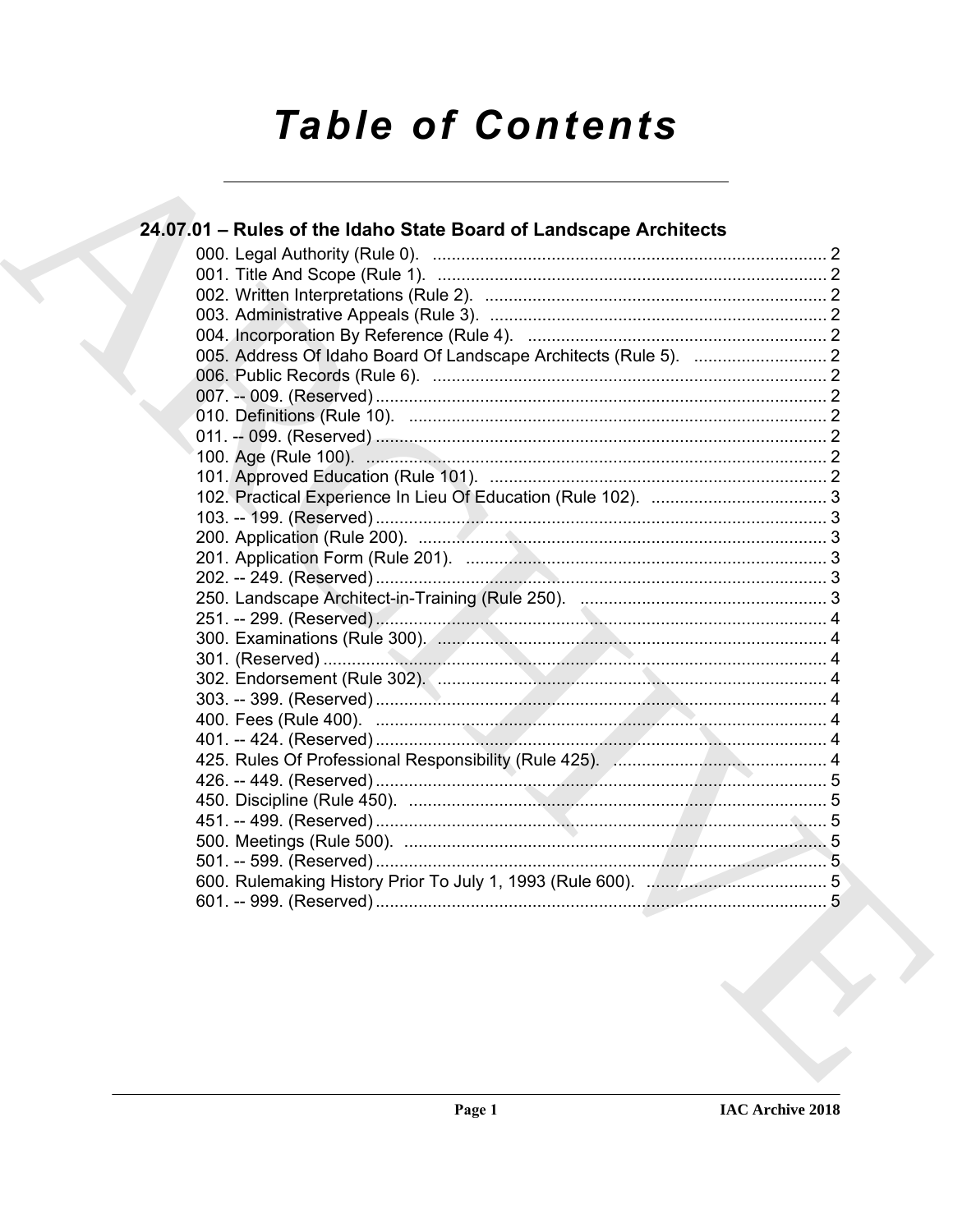#### **IDAPA 24 TITLE 07 CHAPTER 01**

#### <span id="page-1-0"></span>**24.07.01 – RULES OF THE IDAHO STATE BOARD OF LANDSCAPE ARCHITECTS**

#### <span id="page-1-21"></span><span id="page-1-1"></span>**000. LEGAL AUTHORITY (RULE 0).**

In accordance with Section 54-3003, Idaho Code, the Idaho State Board of Landscape Architects shall promulgate rules which implement the provisions of Chapter 30, Title 54, Idaho Code. (7-1-93)

#### <span id="page-1-23"></span><span id="page-1-2"></span>**001. TITLE AND SCOPE (RULE 1).**

These rules shall be cited as IDAPA 24.07.01, "Rules of the Idaho State Board of Landscape Architects." (11-25-94)

#### <span id="page-1-24"></span><span id="page-1-3"></span>**002. WRITTEN INTERPRETATIONS (RULE 2).**

The Board may have written statements which pertain to the interpretation of the rules of this chapter. Such interpretations, if any, are available for public inspection and copying at cost in the main office of the Bureau of Occupational Licenses. (3-20-04) Occupational Licenses.

#### <span id="page-1-14"></span><span id="page-1-4"></span>**003. ADMINISTRATIVE APPEALS (RULE 3).**

Administrative appeals shall be governed by the Administrative Procedure Act, Title 67, Chapter 52, Idaho Code. (3-20-04)

#### <span id="page-1-20"></span><span id="page-1-5"></span>**004. INCORPORATION BY REFERENCE (RULE 4).**

The document titled the Council of Landscape Architectural Registration Boards (CLARB) Model Rules of Professional Conduct as amended February 2007, referenced in Subsection 425, is herein incorporated by reference. (3-26-08)

#### <span id="page-1-13"></span><span id="page-1-6"></span>**005. ADDRESS OF IDAHO BOARD OF LANDSCAPE ARCHITECTS (RULE 5).**

**24.07.01 - RULES OF THE IDANO STATE BOARD OF LANDSCAPE ARC[HI](mailto:lar@ibol.idaho.gov)TECTS**<br>
1991. LEGAL ALTITORITY (BULLE)<br>
1992. THE AND SCOPE (RELET II).<br>
1993. THE AND SCOPE (RELET II).<br>
1993. THE AND SCOPE (RELET II).<br>
1993. THE AND SCOPE ( The office of the Board of Landscape Architects is located within the Bureau of Occupational Licenses, 700 W. State Street, Boise, Idaho 83702. The Bureau is open between the hours of 8:00 a.m. and 5:00 p.m. each day except Saturdays, Sundays and holidays. The phone number of the Board is (208) 334-3233. The Board's fax number is (208) 334-3945. The Board's e-mail address is lar@ibol.idaho.gov. The Board's official website is http:// www.ibol.idaho.gov. (3-29-10)

#### <span id="page-1-22"></span><span id="page-1-7"></span>**006. PUBLIC RECORDS (RULE 6).**

The records associated with the Board of Landscape Architects are subject to the provisions of the Idaho Public Records Act. Title 74, Chapter 1, Idaho Code. (3-20-04)

#### <span id="page-1-8"></span>**007. -- 009. (RESERVED)**

#### <span id="page-1-17"></span><span id="page-1-9"></span>**010. DEFINITIONS (RULE 10).**

<span id="page-1-18"></span>**01. Board**. The Idaho State Board of Landscape Architects, as prescribed in Section 54-3001(c), Idaho (7-1-93) Code. (7-1-93)

<span id="page-1-19"></span>**02. Bureau**. The Bureau of Occupational Licenses as prescribed in Sections 54-3003 and 67-2602, Idaho Code. (3-20-04)

#### <span id="page-1-10"></span>**011. -- 099. (RESERVED)**

#### <span id="page-1-15"></span><span id="page-1-11"></span>**100. AGE (RULE 100).**

Minimum age -- eighteen (18) years. (7-1-93)

#### <span id="page-1-16"></span><span id="page-1-12"></span>**101. APPROVED EDUCATION (RULE 101).**

An approved college or school of landscape architecture shall have a landscape architecture program accredited by the Landscape Architectural Accreditation Board (LAAB), or shall substantially meet the accrediting standards of the LAAB as may be determined by the Board. (3-22-18)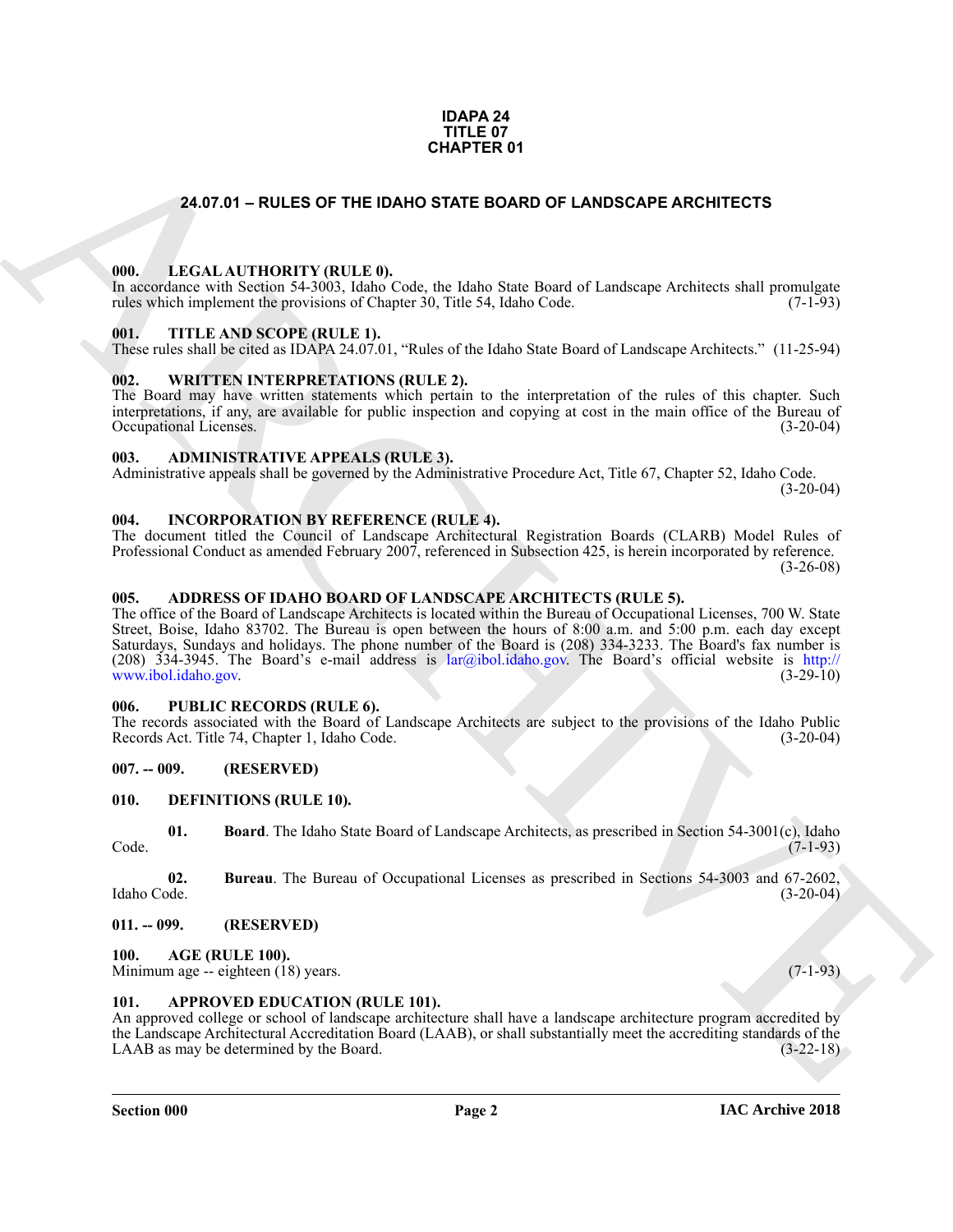### **Bureau of Occupational Licenses**

### *IDAHO ADMINISTRATIVE CODE IDAPA 24.07.01 – Rules of the Idaho*

#### <span id="page-2-14"></span><span id="page-2-0"></span>**102. PRACTICAL EXPERIENCE IN LIEU OF EDUCATION (RULE 102).**

Brain and Conception of the March 2001 State Conception (E) ERG. Brain and Conception of the March 2001 State Conception (E) and Conception (E) and Conception (E) and Conception (E) and Conception (E) and Conception (E) a An applicant shall document at least eight (8) years of actual practical experience in landscape architecture in lieu of graduation from an approved college or school of landscape architecture. Such experience shall establish the applicant's education in those subjects and areas contained in the curriculum of an approved college or school of landscape architecture. No less than fifty percent (50%) of such practical experience shall be under the supervision of a licensed landscape architect. (3-20-04)

#### <span id="page-2-1"></span>**103. -- 199. (RESERVED)**

#### <span id="page-2-6"></span><span id="page-2-2"></span>**200. APPLICATION (RULE 200).**

Each applicant for licensure shall submit a complete application together with the required fees to the Board. An application shall be made on the uniform application form adopted by the Board and furnished to the applicant by the Bureau. An application shall not be reviewed by the Board until all required information is furnished and the required fees paid. (3-20-04)

#### <span id="page-2-7"></span><span id="page-2-3"></span>**201. APPLICATION FORM (RULE 201).**

<span id="page-2-11"></span>**01. Reference Requirements**. Applicants are required to furnish the Board with four (4) references. Two (2) of the references must be from currently licensed Landscape Architects. The remaining two (2) may be licensed landscape architects, licensed engineers, licensed architects, or any combination thereof. All references must be from competent individuals who are well acquainted with the applicant's character and professional ability.

 $(3-29-10)$ 

**02. Materials Submitted to Board**. All required applications, statements, fees and other documentation must be submitted to the Board in care of the Bureau of Occupational Licenses, and shall include: (3-20-04)

<span id="page-2-10"></span>**a.** A passport photograph taken within thirty (30) days of the date of application; (3-20-04)

**b.** Documentation of being at least eighteen (18) years of age at the time of application; and (3-20-04)

**c.** Either certification of graduation from an approved college or school of landscape architecture; or  $(3-20-04)$ 

**d.** Documentation of all actual landscape architectural or other applicable experience signed by the person under whose supervision the work was performed, giving kind and type of work done, together with dates of employment; and (3-20-14)

<span id="page-2-9"></span><span id="page-2-8"></span>**e.** Proof of successful passage of an examination approved by the Board. (3-20-14)

**03. Deadlines**. To be considered by the Board, completed applications must be received by the Bureau prior to the next scheduled meeting of the Board. (3-20-14)

**04. Inactive Applications**. Applications on file with the Board where an applicant has failed to respond to a Board request or where the applications have lacked activity for twelve (12) consecutive months shall be deemed denied and shall be terminated upon thirty (30) days written notice unless good cause is established to the Board. (3-20-14)

#### <span id="page-2-4"></span>**202. -- 249. (RESERVED)**

#### <span id="page-2-12"></span><span id="page-2-5"></span>**250. LANDSCAPE ARCHITECT-IN-TRAINING (RULE 250).**

An individual may represent themselves as a landscape architect-in-training only under the following conditions:  $(3-20-04)$ 

<span id="page-2-13"></span>**01. Qualifications**. Any person who is at least eighteen (18) years of age and has graduated from an approved college or school of landscape architecture, or who documents at least eight (8) years of actual practical experience in landscape architecture approved by the Board. (3-20-04)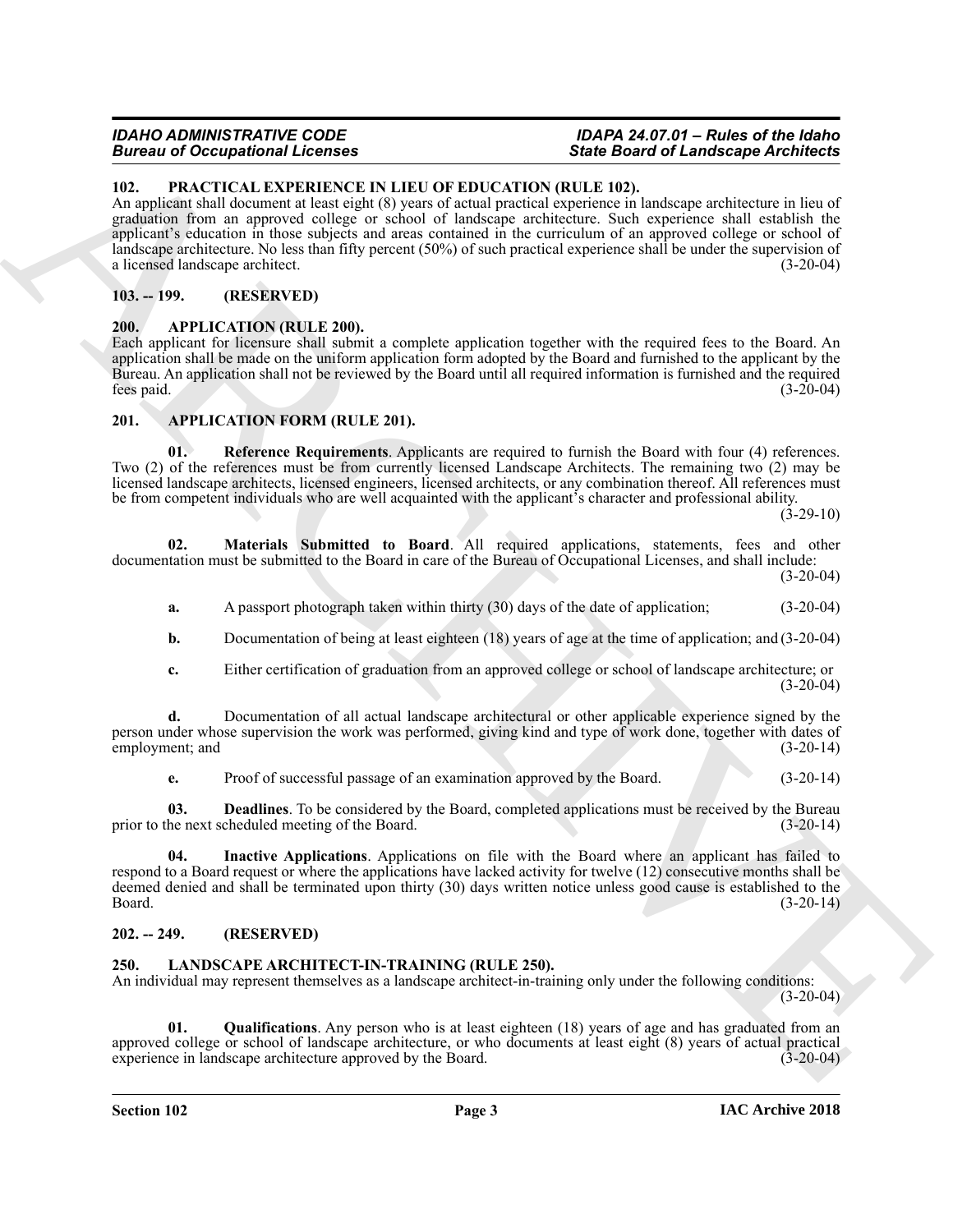## **Bureau of Occupational Licenses**

## *IDAHO ADMINISTRATIVE CODE IDAPA 24.07.01 – Rules of the Idaho*

<span id="page-3-20"></span>**02. Supervision**. Each landscape architect-in-training shall be employed by and work under the direct supervision of an Idaho licensed landscape architect. Any change in supervision shall require a new application and registration. (3-26-08) registration. (3-26-08)

<span id="page-3-19"></span><span id="page-3-18"></span>**03. Prohibitions**. A landscape architect-in-training shall not sign or seal any plan, specification, or other document, and shall not engage in the practice of landscape architecture except under the direct supervision of an Idaho licensed landscape architect. (3-20-04)

**Since the offering the control of the control of the symptoms of the symptoms of the symptoms of the control of the symptoms of the symptoms of the symptoms of the symptoms of the symptoms of the symptoms of the symptoms Registration**. Each landscape architect-in-training shall register with the Board on forms provided by the Bureau of Occupational Licenses that shall include the application fee and the names and addresses of their employer, and supervisor. (3-26-08) (3-26-08)

<span id="page-3-21"></span>**05. Termination**. A registration for a landscape architect-in-training shall not exceed a total of six (6)  $years.$  (3-26-08)

#### <span id="page-3-0"></span>**251. -- 299. (RESERVED)**

#### <span id="page-3-9"></span><span id="page-3-1"></span>**300. EXAMINATIONS (RULE 300).**

The examination prepared by the Council of Landscape Architectural Registration Boards is an approved examination. The Board may approve other examinations it deems appropriate.  $(3-20-14)$ 

<span id="page-3-11"></span>**01. Minimum Passing Score**. The minimum passing score for each section of the examination shall be the score as determined by the examination provider. (3-20-14)

<span id="page-3-10"></span>**02. Failing a Section of Exam**. An applicant failing any section of the examination will be required to retake only that section failed. (7-1-93)

#### <span id="page-3-2"></span>**301. (RESERVED)**

#### <span id="page-3-8"></span><span id="page-3-3"></span>**302. ENDORSEMENT (RULE 302).**

The Board may approve the registration and licensure of an applicant who holds a current license in another state and who has successfully passed the Landscape Architect Registration Examination as required by Section 300 or holds a current Council of Landscape Architectural Registration Boards certificate. (3-20-04)

#### <span id="page-3-4"></span>**303. -- 399. (RESERVED)**

#### <span id="page-3-12"></span><span id="page-3-5"></span>**400. FEES (RULE 400).**

Fees are not refundable, therefore, applications should not be filed unless the applicant can meet all requirements. (7-1-93)

<span id="page-3-15"></span><span id="page-3-14"></span><span id="page-3-13"></span>**01. Application Fee**. Application Fee: Seventy-five dollars (\$75). (3-22-18)

**02. Landscape Architect-in-Training Application Fee**. Landscape architect-in-training application fee: Twenty-five dollars  $(\$25)$ .

**03. Examination Fees**. Examination fees will be as established by the Council of Landscape Architectural Registration Boards (CLARB). (3-22-18)

**04. Original License and Annual License Fee**. Original license and annual license fee: One hundred twenty-five dollars  $(\overline{\$125})$ . (3-22-18)

<span id="page-3-22"></span><span id="page-3-17"></span><span id="page-3-16"></span>**05. Reinstatement Fee**. Reinstatement fee is as provided in Section 67-2614, Idaho Code. (3-24-16)

#### <span id="page-3-6"></span>**401. -- 424. (RESERVED)**

#### <span id="page-3-7"></span>**425. RULES OF PROFESSIONAL RESPONSIBILITY (RULE 425).**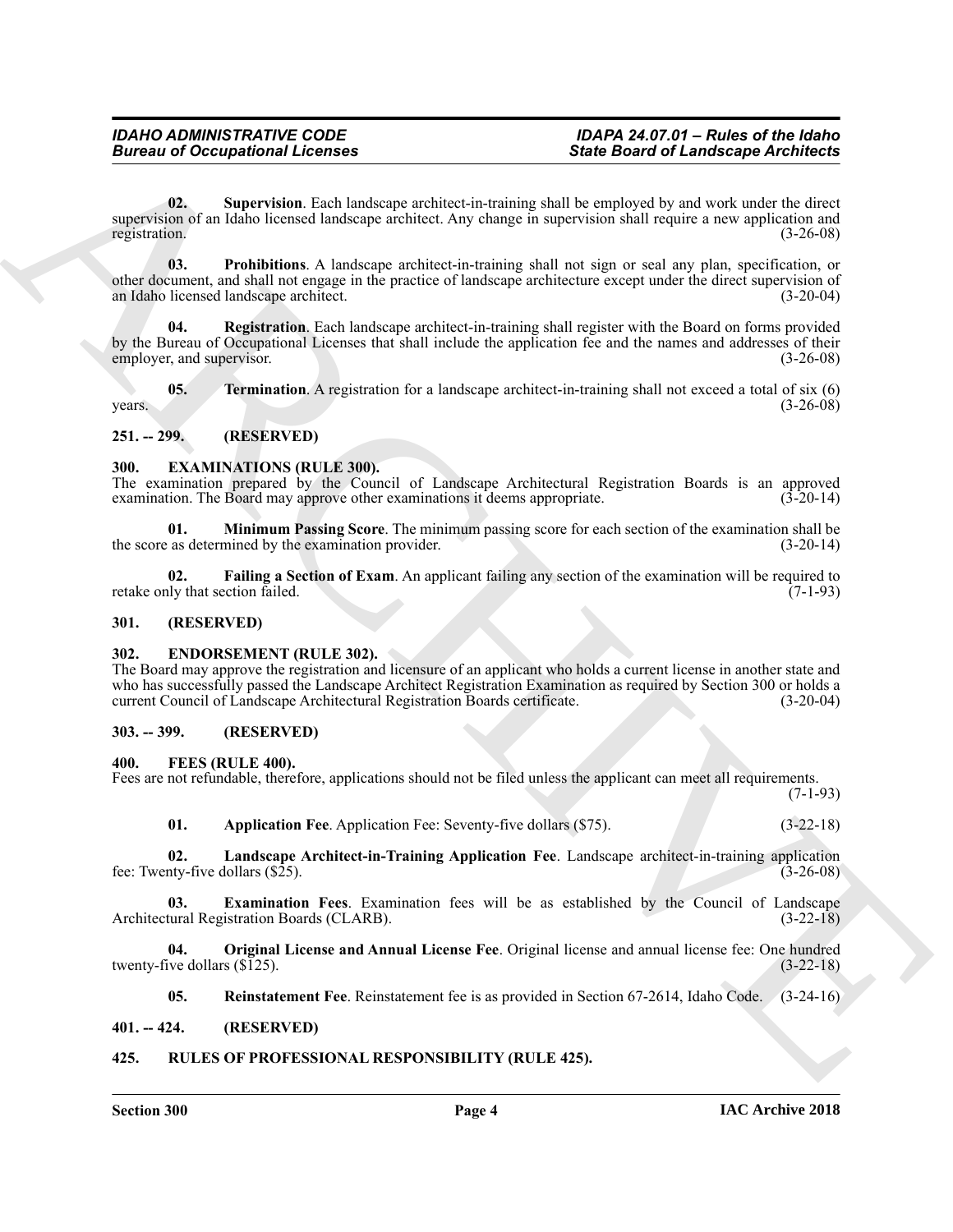Since the other control of the control of the state of the first of the state of the state of the state of the state of the state of the state of the state of the state of the state of the state of the state of the state **01. Rules of Professional Responsibility**. Pursuant to Section 004 of these rules, the CLARB model rules of professional conduct, as incorporated, are the Rules of Professional Responsibility for all Idaho licensed<br>(3-29-10) (3-29-10) landscape architects.

<span id="page-4-12"></span><span id="page-4-11"></span>**02. Violation of the Rules of Professional Responsibility**. The Board will take action against a licensee under Section 54-3004(5), Idaho Code, who is found in violation of the Rules of Professional Responsibility.  $(3-20-04)$ 

<span id="page-4-0"></span>**426. -- 449. (RESERVED)**

#### <span id="page-4-7"></span><span id="page-4-1"></span>**450. DISCIPLINE (RULE 450).**

<span id="page-4-8"></span>**01. Civil Fine**. The Board may impose a civil fine not to exceed one thousand dollars (\$1,000) upon a licensed landscape architect for each violation of Section 54-3004, Idaho Code. (3-18-99)

<span id="page-4-9"></span>**02. Costs and Fees**. The Board may order a licensed landscape architect to pay the costs and fees incurred by the Board in the investigation or prosecution of the licensee for violation of Section 54-3004, Idaho Code. (3-18-99)

<span id="page-4-2"></span>**451. -- 499. (RESERVED)**

#### <span id="page-4-10"></span><span id="page-4-3"></span>**500. MEETINGS (RULE 500).**

Board meetings will be held at least twice yearly and at such other times as the Board deems necessary. (3-20-14)

<span id="page-4-4"></span>**501. -- 599. (RESERVED)**

#### <span id="page-4-5"></span>**600. RULEMAKING HISTORY PRIOR TO JULY 1, 1993 (RULE 600).**

Re-adopt all existing Rules, to be effective August 18, 1992. (7-1-93)

<span id="page-4-6"></span>**601. -- 999. (RESERVED)**